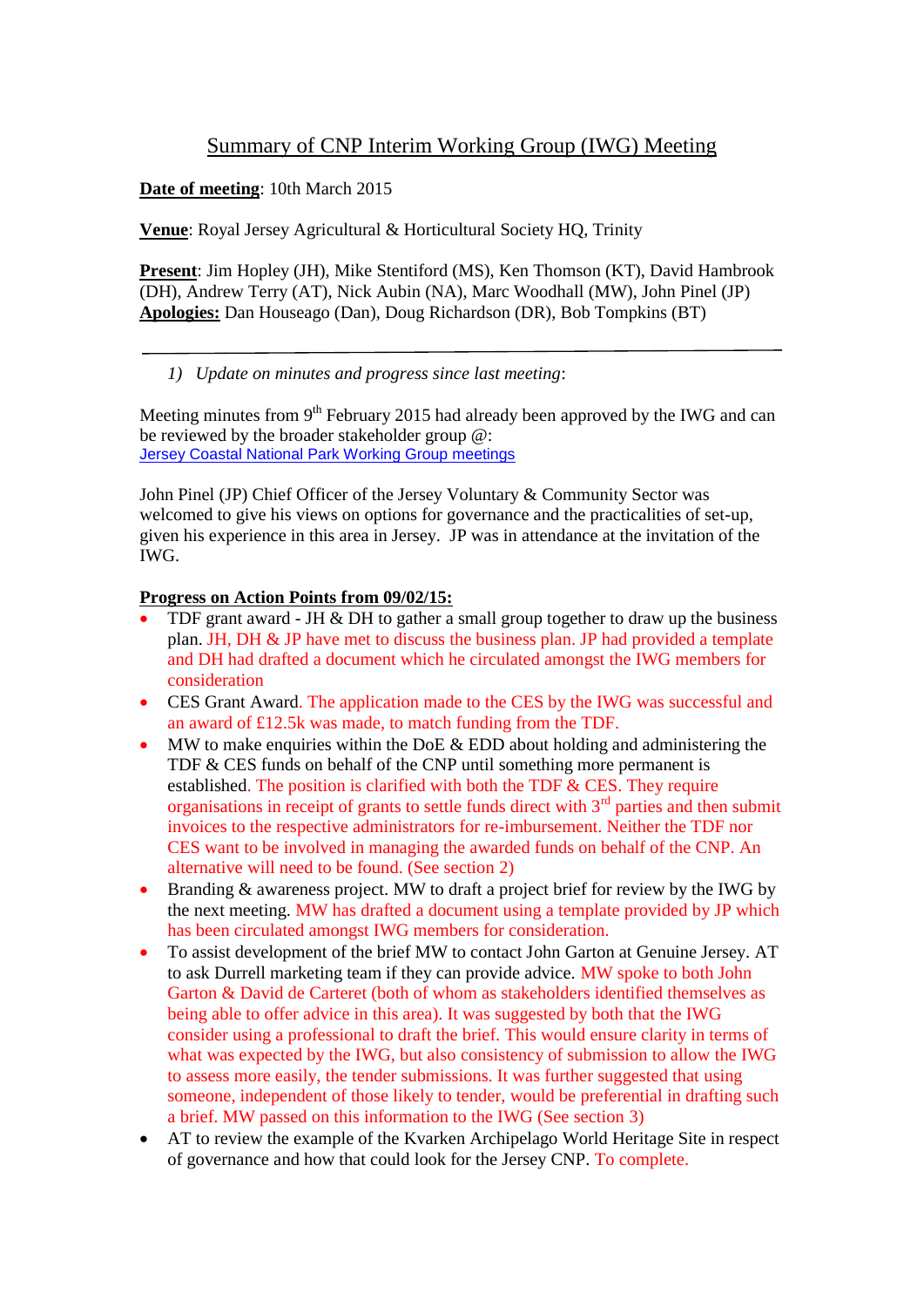- MW to circulate draft management plan to the IWG. All comments to be sent to MW for collation by the w/e  $28<sup>th</sup>$  February 2015. Comments to be supplemented with solutions as required. Based on the outcomes of comments the IWG will consider how they engage and disseminate the plan with the broader stakeholder group. No comments submitted.
- Dan to forward paper on the discussions with NP and ANPA officials to IWG. Dan to confirm whether he will be briefing the DoE Minister prior to inviting UK officials. Dan to confirm whether resources for travel in such circumstances will need to come from any grant monies obtained or from within DoE. To complete.

### *2) Funding Applications & Grants:*

#### *TDF (Tourism Development Fund) & CES (Countryside Enhancement Scheme):*

The allocation of grant awards from both funds means that a total of £25k is now secured to further the branding project. To confirm, the grant award is to be spent by the 30th November 2015 otherwise the money will be lost. The business plan is a requirement of the terms of the TDF and this has now been drafted. Once the tender brief is finalised details of this can go into the business plan for submission to the TDF and for consistency, the CES.

The draft business plan has been developed using a template provided by JP, (as has the branding project tender brief – see section 3)

The issue of how to accept and manage the administration of funds from the grant awards was raised and the options discussed; opening a bank account, or requesting an existing stakeholder to act as a  $3<sup>rd</sup>$  party to administer and receive funds. Both options raise issues that were highlighted and this led on to a discussion about governance. (see section 4). It was agreed that it may be prudent to formally approach both funding bodies to release a percentage of the grant awards in advance, to put working funds into an account.

#### *3) Branding Project Brief:*

Draft tender brief has been produced using a template provided by JP. To add context to the discussion MW summarised conversations he has had on the development of a brief with David de Carteret (DdC) and John Garton. Both have suggested that it may be wise to use a professional in this area to help draft a brief that ensures clarity, defines funding and allow comparatives to be made of tender submissions. In making these comments it has been suggested that engaging someone independent (of possible tendering agencies), but with knowledge of the local issues might be useful. DdC did suggest the name of a contact who would be willing to look at this. In terms of the draft brief produced by MW, JP has offered to show the draft to his contacts at Orchid for comments. Action: MW to request CV of freelance marketing agent with a possible view to drafting brief. MW to forward electronic copy of draft to JP. JP to show draft to contacts at Orchid for comment.

#### *4) Governance:*

JP took the time to highlight what he thought would be the most appropriate governance structure, given his understanding of the CNP and the IWG Group. This provided more detail to the information given by JH at previous meetings. JH advised that given the difficulties in accepting and managing the grant funds and the need for the IWG to make some progress on its objectives, there was a need to progress the issue of governance as a priority. JP and others agreed that at the very least there were some early steps that needed to be taken;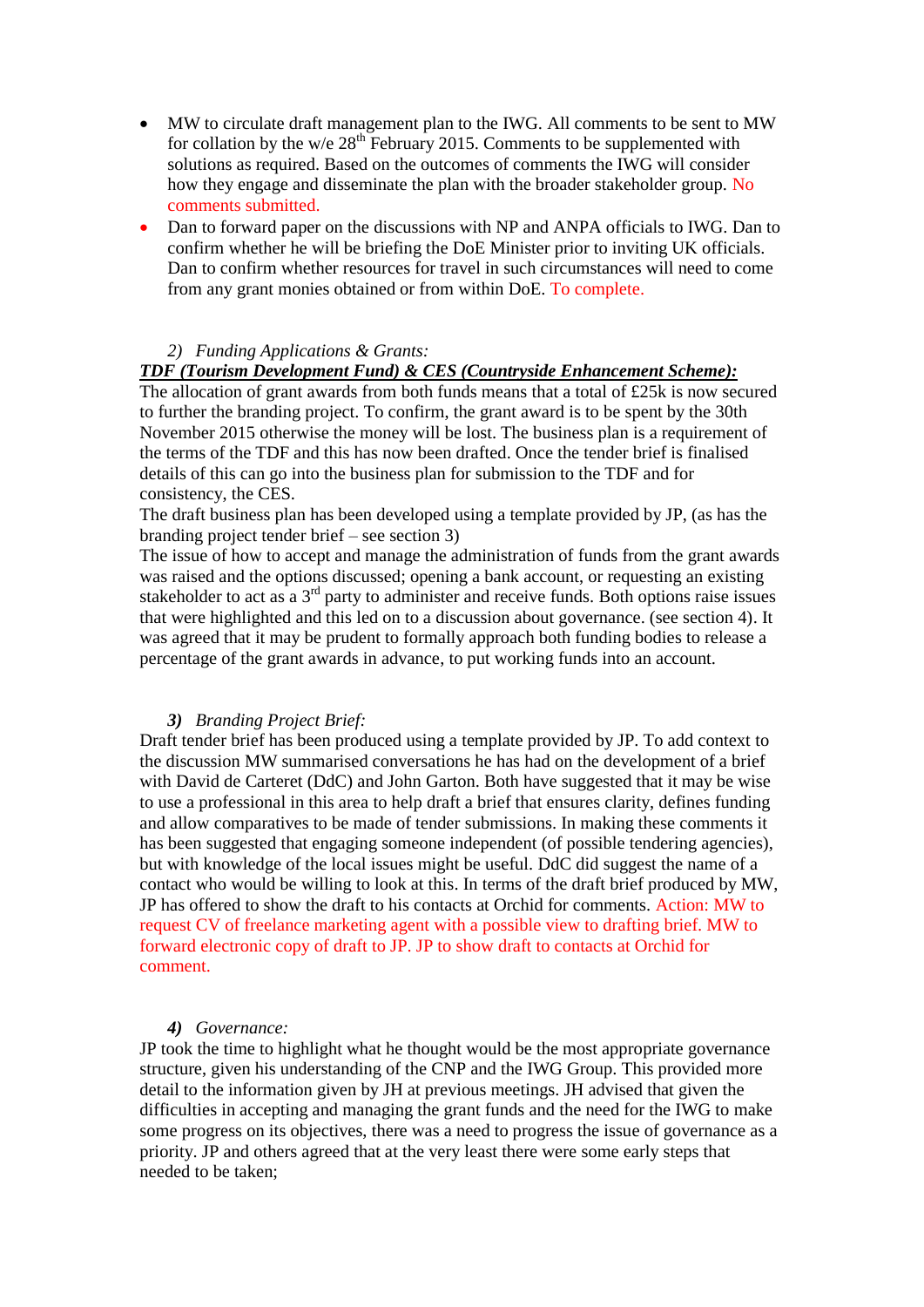- Registering with the JFSC as a non-profit organisation
- Apply to the tax office for tax exempt status. This is important for 3 reasons: firstly it will mean any income (donations, grants, commercial activities), will as far as the profit/income is applied for your charitable purposes, be exempt from income tax; secondly and donations received at £50 or above will entitle a claim back from tax (adding 25% to the donation) if the donor/sponsor is a Jersey tax payer, and thirdly GST (5%) can be claimed back on any goods and services purchased.
- Apply for membership of the AJC. This allows access to their advice and newsletters as well as ability to apply for grants (up to£30k p.a.).
- Consider becoming a 'company limited by guarantee'. This requires clarification of charitable objectives.

A Business Plan is needed to complete these steps but this is now started in draft. In addition completing these steps will allow the set-up of a bank account which will certainly be needed at some point and could take several months.

JP also confirmed that it might be useful to get some clarification on the legal aspects of the CNP as several members were asking what the legal liability might be with an established governance structure. JP offered to approach Chris Renouf who has helped with the JVCS. He also suggested possibly approaching the Law Officers Dept of the SOJ. MW confirmed that he could provide any information that was required regarding the background to CNP and its formation process.

At the end of discussions it was agreed by the IWG members present, that this was a good route to follow especially as it would allow the set-up of a bank account. It was also agreed that for the purposes of facilitating action and specifically within the lifetime of the IWG that:

JH would act as Chairman, DH would act as secretary & KT would act as Treasurer of a formerly agreed structure. All three agreed to hold these positions up to the point that the IWG / CNP transitioned to a more permanent arrangement.

AT confirmed that he also hoped to bring forward his paper on governance options as it is recognised that the way the CNP work has progressed to date (as a stakeholder led initiative) is not a common route.

Action: JP can assist in providing documents and defining the process to the IWG who will need to complete the relevant documents. NA to liaise with JP and look at options for a constitution.

## *5) Management Plan:*

Draft Management Plan completed. Finalising the plan is an important goal for the IWG and it will certainly be one of the key steps around awareness and brand development. No comments have been received from the IWG and progressing the draft will need to be discussed.

## *6) Discussions with UK NP agencies*

MW was able to confirm a number of issues having spoken to Dan prior to the meeting. Dan will be circulating a paper on early discussions held with the Association of National Park Authorities (ANPA), but to confirm he has been invited to present a case for affiliation to ANPA. At their previous meeting when Jersey was discussed it was felt that there were some issues that might prevent the Jersey CNP becoming a member. Dan has also received offers of support for meetings with a number of key National Park officials in the UK to discuss the CNP and he feels it might be useful to hold these prior to an